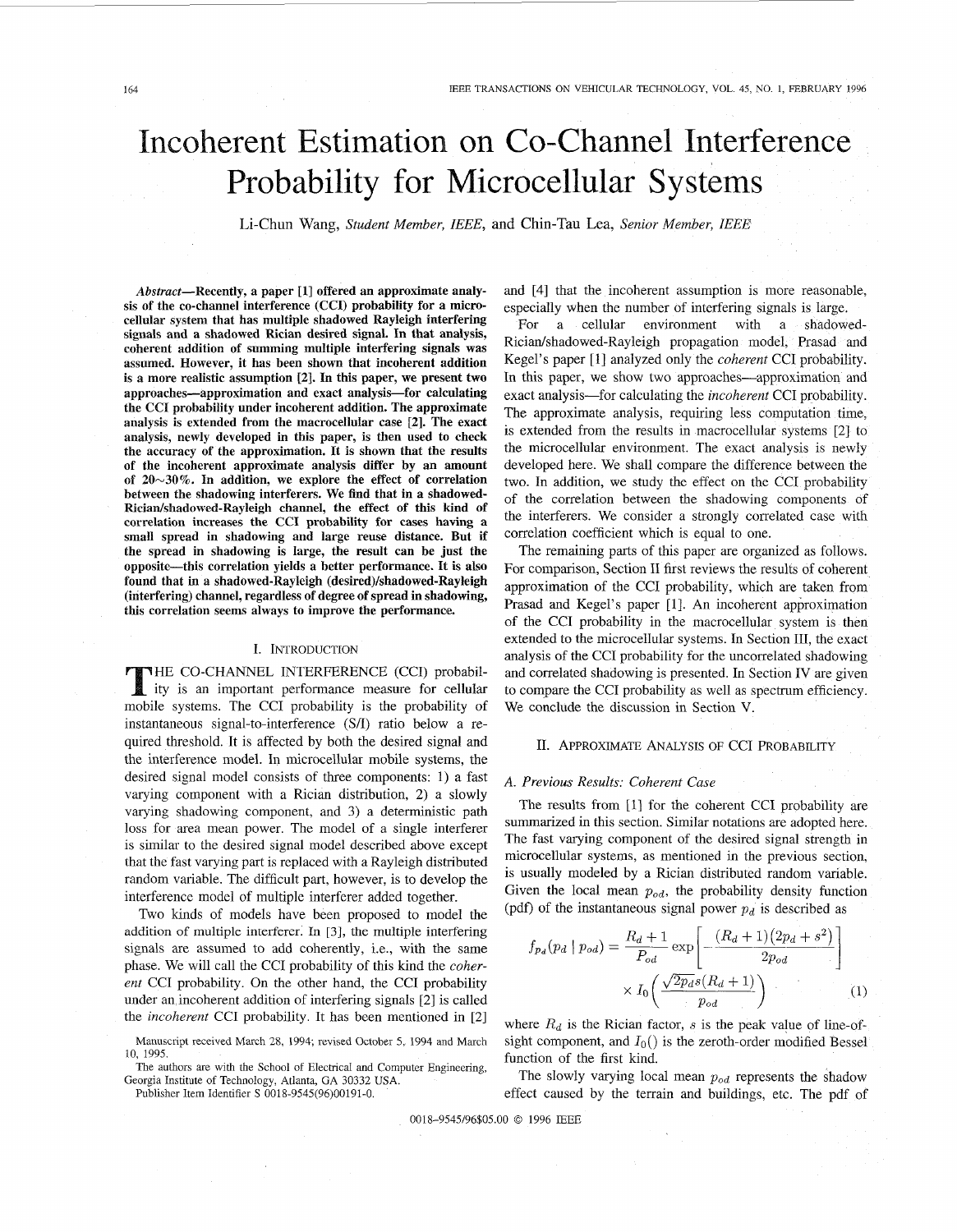#### WANG AND LEA: INCOHERENT ESTIMATION ON CO-CHANNEL INTERFERENCE PROBABILITY 165

local mean *pod* is given by

$$
f_{p_{od}}(p_{od}) = \frac{1}{\sqrt{2\pi}\sigma_d p_{od}} \exp\left[-\frac{(\ln p_{od} - m_d)^2}{2\sigma_d^2}\right] \quad (2)
$$

where  $\sigma_d$  is the spread of shadowing and  $m_d$  is the logarithm of the area mean  $\epsilon_d$ , i.e.,  $m_d = \ln \epsilon_d$ . The path loss model for area mean,  $\epsilon_d$ , will be given in Section IV.

The composite pdf of the instantaneous desired signal power with shadow effect and Rician fading is thus described as

$$
f_{p_d}(p_d)
$$
  
= 
$$
\int_0^\infty \frac{R_d + 1}{\sqrt{2\pi} \sigma_d p_{od}^2}
$$
  

$$
\times \exp\left[-\frac{(R_d + 1)(2p_d + s^2)}{2p_{od}} - \frac{(\ln p_{od} - m_d)^2}{2\sigma_d^2}\right]
$$
  

$$
\times I_0 \left(\frac{\sqrt{2p_d} s(R_d + 1)}{p_{od}}\right) dp_{od}.
$$
 (3)

Equation  $(3)$  is the same as  $(9)$  in  $[1]$ .

The interfering signal, denoted by *pi,* generally contains no line-of-sight component, i.e.  $R_d = 0$  and  $s = 0$  in (3). Thus the pdf of *pi* is described as a Rayleigh distribution superimposed on a log-normal distributed random variable, which is

$$
f_{p_i}(p_i) = \int_0^\infty \frac{1}{\sqrt{2\pi}\sigma_i p_{oi}^2}
$$

$$
\times \exp\left[-\frac{p_i}{p_{oi}} - \frac{(\ln p_{oi} - m_i)^2}{2\sigma_i^2}\right] dp_{oi} \tag{4}
$$

where  $p_{oi}$  is the local mean,  $m_i$  is the logarithm of the area mean  $\epsilon_i$ , and  $\sigma_i$  is the spread of shadowing.

Assume *n* uncorrelated multiple shadowed Rayleigh interfering signals add coherently and let  $p_n = \sum_{i=1}^n p_i$ . Using an approximation technique of [5], Prasad and Kegel's paper [l] approximated the pdf of  $p_n$  as

$$
f_{p_n}(p_n) = \int_0^\infty \frac{1}{\sqrt{2\pi}\sigma_n p_{on}^2} \cdot \exp\left[-\frac{p_n}{p_{on}} - \frac{(\ln p_{on} - m_n)^2}{2\sigma_n^2}\right] dp_{on}
$$
\n(5)

where  $p_{on} = \sum_{i=1}^{n} p_{oi}$ ,  $\epsilon_n = e^{m_n}$  is the composite area mean power, and  $\sigma_n$  is the spread of shadowing. With the pdf of the desired signal and interference given in *(3)* and (5), the coherent CCI probability for the shadowed-Rician/shadowed-Rayleigh propagation model is given by

$$
F_{\text{coh}}(CI \mid n)
$$
\n
$$
\triangleq \text{Prob}[p_d/p_n < \lambda_{\text{th}}]
$$
\n
$$
= \int_0^\infty \int_0^\infty \frac{W}{2\pi \sigma_d \sigma_n p_{od} p_{on}}
$$
\n
$$
\cdot \exp\left[-\frac{(\ln p_{od} - m_d)^2}{2\sigma_d^2}\right] \cdot \exp\left[-\frac{(\ln p_n - m_n)^2}{2\sigma_n^2}\right]
$$
\n
$$
\cdot \exp\left[-\frac{R_d W p_{od}}{\lambda_{\text{th}} p_{on} (R_d + 1)}\right] dp_{on} dp_{od} \tag{6}
$$

where  $W$  is defined as  $[1, (12)]$ 

$$
W = \frac{\lambda_{\text{th}}}{\frac{p_{od}}{p_{on}(R_d+1)} + \lambda_{\text{th}}}
$$
(7)

and  $\lambda_{th}$  is the required threshold at the receiver.

#### *B. Incoherent* Case

The results summarized above are for coherent addition of interfering signals. However, it has been mentioned in [2] and [4] that incoherent addition of multiple interfering signals is a more reasonable assumption, especially when the number of interfering signals is large. We will follow a similar approximation technique as in [2] and analyze the incoherent case below. The exact analysis will be given in the next section. The incoherent CCI probability for the **shadowed-Riciardshadowed-Rayleigh** propagation model will be be expressed in Hermite integration form, which is much easier to calculate by using the formula presented in [4].

With incoherent summation, the composite pdf for the multiple shadowed Rayleigh co-channel interfering signals *p,*  is shown to be  $[1]$ ,  $[2]$ 

$$
f_n(p_n) = \frac{1}{\sqrt{2\pi}\sigma_n p_n} \exp\left[-\frac{(\ln p_n - m_n)^2}{2\sigma_n^2}\right] \tag{8}
$$

where  $p_n = \sum_{i=1}^n p'_{oi}$ . Note that  $p'_{oi}$  is a log-normal distributed random variable that closely approximates the composite pdf of a Rayleigh fading signal superimposed on a log-normal shadow fading component **[6].** With *(3)* and **(8),** the incoherent CCI probability can be calculated as follows:

$$
F_{icoh}(CI | n)
$$
\n
$$
= \text{Prob}[p_d/p_n < \lambda_{th}]
$$
\n
$$
= \int_0^\infty \int_0^\infty \frac{1}{2\pi \sigma_d \sigma_n p_d p_n} \cdot \exp\left[-\frac{(\ln p_{od} - m_d)^2}{2\sigma_d^2}\right]
$$
\n
$$
\cdot \exp\left[-\frac{(\ln p_n - m_n)^2}{2\sigma_n^2}\right] \cdot \int_0^{\lambda_{th} p_n} \frac{R_d + 1}{p_{od}}
$$
\n
$$
\cdot \exp\left[-\frac{(R_d + 1)(2p_d + s^2)}{2p_{od}}\right]
$$
\n
$$
\times I_0 \left(\frac{\sqrt{2p_d} s(R_d + 1)}{p_{od}}\right) dp_d dp_n dp_{od} \qquad (9)
$$
\n
$$
= \int_0^\infty \int_0^\infty \frac{1}{2\pi \sigma_d \sigma_n p_d p_n} \cdot \exp\left[-\frac{(\ln p_n - m_n)^2}{2\sigma_n^2}\right]
$$
\n
$$
\cdot \exp\left[-\frac{(\ln p_{od} - m_d)^2}{2\sigma_d^2}\right] \cdot \exp\left[-\frac{(\ln p_n - m_n)^2}{2\sigma_n^2}\right]
$$
\n
$$
\cdot \left[1 - Q_1 \left(s\sqrt{\frac{R_d + 1}{p_{od}}}, \sqrt{2(R_d + 1)\lambda_{th} \frac{p_n}{p_{od}}}\right)\right] dp_n dp_{od} \qquad (10)
$$

where  $Q_1$  is the Marcum  $Q$  function [7]. Note that integration over  $p_d$  in (9) is equivalent to calculating the cumulative density function (cdf) of a Rician distributed random variable  $[8]$ .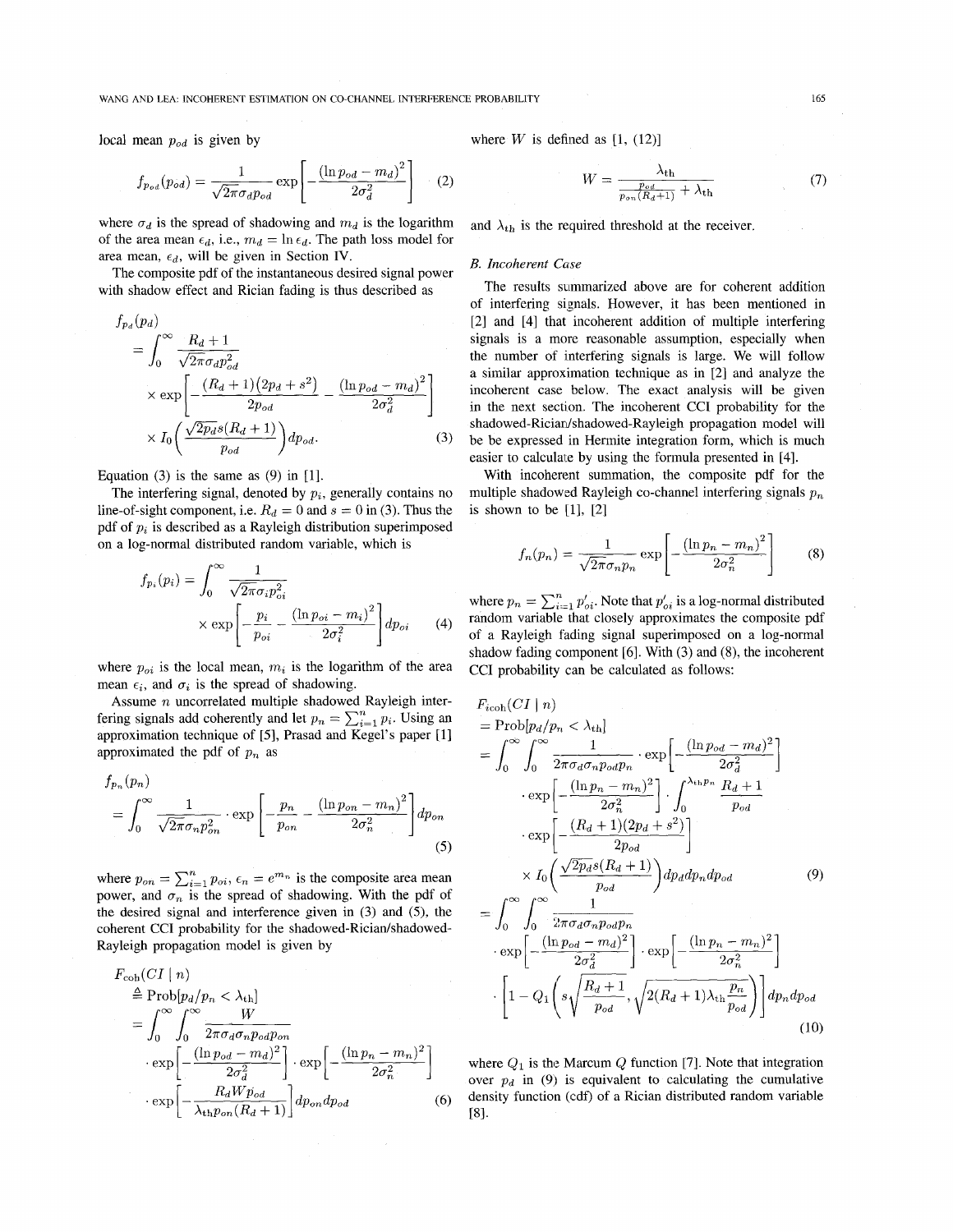By changing the variables  $t_1 = (\ln p_{od} - m_d)/\sqrt{2}\sigma_d$  and  $t_2 = (\ln p_n - m_n)/\sqrt{2}\sigma_n$ , we will get

$$
F_{\text{icoh}}(CI \mid n)
$$
  
= 
$$
\int_0^\infty dt_1 \int_0^\infty \frac{1}{\pi} \cdot \exp[-t_1^2] \cdot \exp[-t_2^2]
$$
  

$$
\times \left[1 - Q_1 \left(\sqrt{2R_d}, \frac{2(R_d + 1)\lambda_{\text{th}} \exp[\sqrt{2}\sigma_n t_2 + m_n]}{\exp[\sqrt{2}\sigma_d t_1 + m_d]}\right)\right] dt_2.
$$
 (11)

Using transformation  $u_1 = (\sigma_d t_2 + \sigma_n t_1)/\sqrt{\sigma_n^2 + \sigma_d^2}$  and  $u_2 = (\sigma_n t_2 - \sigma_d u_1)/\sqrt{\sigma_n^2 + \sigma_d^2}$ , and then integrating over  $u_1$ , (11) can be further simplified to the following Hermite integration form:

$$
F_{\text{icoh}}(CI \mid n) = \frac{1}{\sqrt{\pi}} \int_{-\infty}^{\infty} f_{\text{icoh}}(u_2) \exp\left(-u_2^2\right) du_2 \quad (12)
$$

where

$$
f_{\text{icoh}}(u_2) = 1 - Q_1 \left( \sqrt{2R_d}, \sqrt{\frac{2(R_d + 1)\lambda_{\text{th}} \frac{\epsilon_n}{\epsilon_d} \exp\left[ -\sqrt{2(\sigma_d^2 + \sigma_n^2)} u_2 \right]} \right)
$$
\n(13)

 $\epsilon_d = e^{m_d}$  is the desired area mean power, and  $\epsilon_n = e^{m_n}$  is the interfering signal power.

We can apply the same technique to the *coherent* CCI probability in Section 11-A to further simplify the results. The reasons for this further simplification are two-fold. First, we can apply Hermite polynomial approach [4] to get results for both cases quickly. Second, we can easily compare the results of microcellular systems with those of macrocellular systems in *[2], [3],* and [9]. Following the deriving procedures from  $(10)$ - $(13)$ , we can replace the double integral in  $(6)$  with a similar Hermite integration form shown below

$$
F_{\rm coh}(CI \mid n) = \frac{1}{\sqrt{\pi}} \int_{-\infty}^{\infty} f_{\rm coh}(u_2) \exp\left(-u_2^2\right) du_2 \qquad (14)
$$

where

$$
f_{\rm coh}(u_2) = \frac{\exp\left(-\frac{R_d H(u_2)}{1 + H(u_2)}\right)}{1 + H(u_2)}
$$
(15)

and

$$
H(u_2) = \frac{1}{(R_d+1)\lambda_{\rm th}} \left(\frac{\epsilon_d}{\epsilon_n}\right) \exp\left(-\sqrt{2(\sigma_d^2 + \sigma_n^2)}u_2\right).
$$
\n(16)

Here  $\epsilon_d = e^{m_d}$  and  $\epsilon_n = e^{m_n}$  are the desired and the interfering signal power, respectively. By letting  $R_d = 0$  in (13) and (15), we will get (17) and (22) in *[2].* Note that an error in (17) of [2] has been corrected in [9]. The corrected formula is the same as the special case  $R_d = 0$  of (13).

## 111. INCOHERENT CCI PROBABILITY: EXACT ANALYSIS

The approximate analysis given in the previous section has a modest computation complexity, but how accurate is it? We will answer this question by offering an exact analysis in this section. Both correlated and uncorrelated log-normal shadowing are discussed here. Our first step is to express the

conditional CCI probability as  
\n
$$
F(CI | n) = Prob \left[ \frac{p_d}{p_n} < \lambda_{\text{th}} \right]
$$
\n
$$
= \int_0^\infty \left[ \int_{\frac{1}{\lambda_{\text{th}}}} f_{p_n}(zw) dz \right] f_{p_d}(w) w dw \qquad (17)
$$

where  $f_{p_n}$  () and  $f_{p_d}$  () are the pdfs of interfering signal power and desired signal power, respectively. The derivation is given in Appendix B.

## *A. Uncorrelated Log-Normal Shadowing Case*

Consider the case of the uncorrelated log-normal shadowing, which is the case with the previous two sections. The joint pdf of the log-normal shadowing components is the product of the pdfs of each log-normal random variable  $p_{oi}$ , which is

$$
f_{p_{o1}\cdots p_{on}}(p_{o1},\ldots,p_{on})
$$
  
= 
$$
\prod_{i=1}^{n} f_{oi}(p_{oi})
$$
  
= 
$$
\prod_{i=1}^{n} \frac{1}{\sqrt{2\pi}\sigma_i p_{oi}} \exp\left[-\frac{(\ln p_{oi} - m_i)^2}{2\sigma_i^2}\right].
$$
 (18)

For each shadowed Rayleigh interferer, given the local mean power  $p_{oi}$ , the individual interference power is characterized

by an exponential random variable, of which the pdf is  
\n
$$
f_{p_i}(p_i \mid p_{oi}) = \frac{1}{p_{oi}} \exp\left(\frac{-p_i}{p_{oi}}\right)
$$
\n(19)

and the characteristic function is

$$
\Psi_{p_i}(s \mid p_{oi}) = \mathcal{L}\{f_{p_i}(p_i \mid p_{oi}); s\} = \frac{1}{1 + sp_{oi}} \tag{20}
$$

where  $\mathcal{L}\{\}$  represents the Laplace transform. Thus the exact expression for the joint interference power with incoherent addition can be found by convoluting the  $n$  pdfs of the individual interference power. Since each instantaneous signal power can be assumed independent in a Rayleigh fading environment, the characteristic function of the joint interference power with incoherent addition is the multiplication of the characteristic function of each individual interferer; that **is** 

$$
\Psi_{p_n}(s \mid p_{o1}, \dots, p_{on}) = \prod_{i=1}^n \Psi_{p_i}(s \mid p_{oi}) = \prod_{i=1}^n \frac{1}{1 + sp_{oi}}.
$$
\n(21)

The inverse Laplace transformation of (21) can be expressed by

$$
f_{p_n}(p_n | p_{o1},..., p_{on}) = \mathcal{L}^{-1}\{\Psi_{p_n}(s | p_{o1},..., p_{on})\}
$$

$$
= \sum_{i=1}^n \frac{p_{o_i}^{n_i - 2} \exp\left(\frac{-p_n}{p_{o_i}}\right)}{\prod_{j=1, j \neq i}^n (p_{oi} - p_{oj})}.
$$
(22)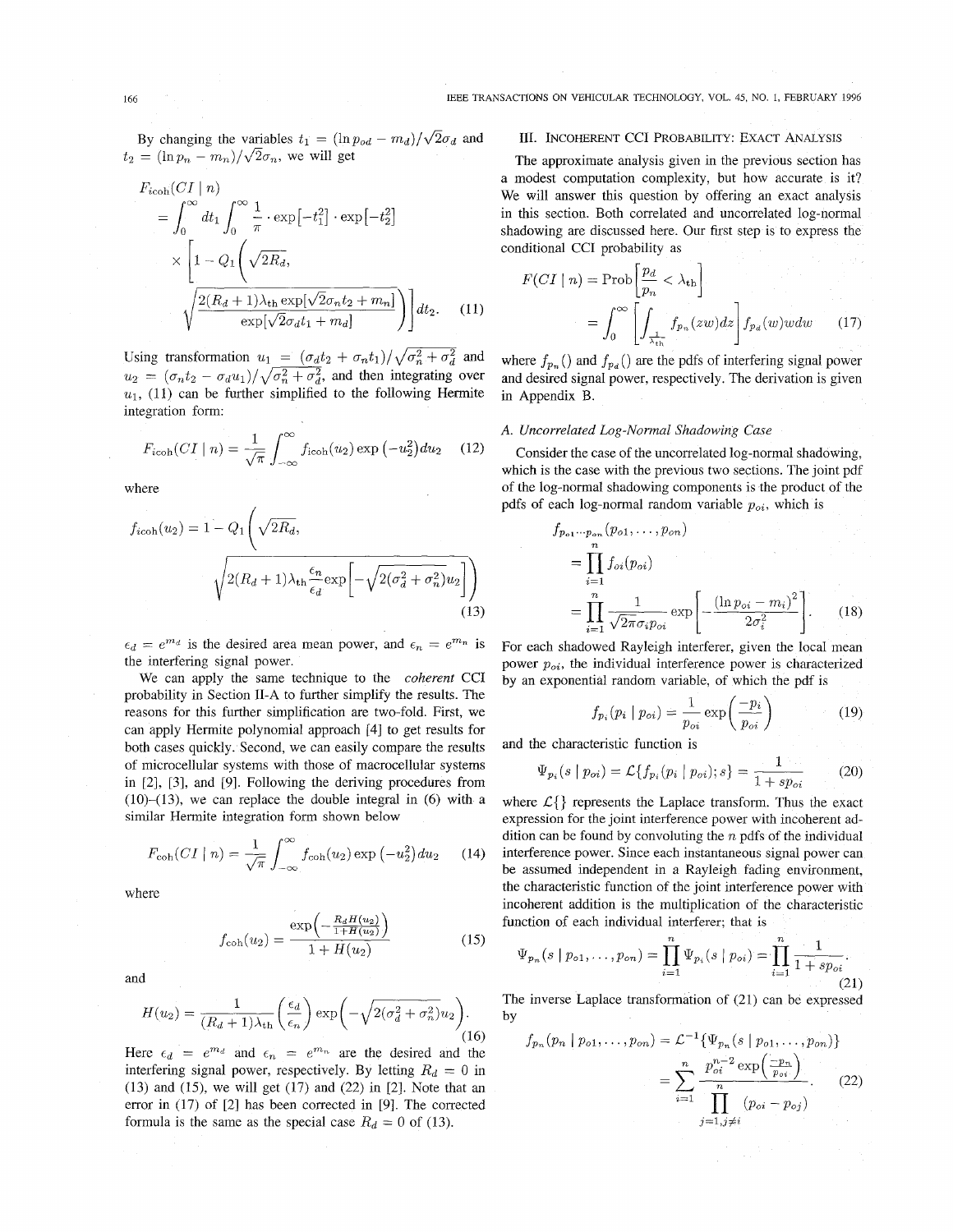It should be noted that we assume  $p_{oi} \neq p_{oj}$  in the above equation. This is fine since the case  $p_{oi} = p_{oj}$  is only a point in the joint density function of the interferers and has no probability mass. In the next section, we consider a channel with strongly correlated interferers where the case  $p_{oi} = p_{oj}$ can't be ignored. We now substitute (22) into (17) and obtain

$$
F(CI | n, p_{od}, p_{o1} \dots, p_{on})
$$
\n
$$
= \int_0^\infty \left[ \int_{\frac{1}{\lambda_{th}}} f_{p_n}(zw | p_{o1}, \dots, p_{on}) dz \right] f_{p_d}(w | p_{od}) w dw
$$
\n
$$
= \int_0^\infty \sum_{i=1}^n \frac{p_{oi}^{n-1} \exp\left(\frac{-w}{p_{oi}\lambda_{th}}\right)}{\prod_{j=1, j\neq i}^n (p_{oi} - p_{oj})} f_{p_d}(w | p_{od}) dw
$$
\n
$$
= \sum_{i=1}^n \frac{p_{oi}^{n-1}}{\prod_{j=1, j\neq i}^n (p_{oi} - p_{oj})} \int_0^\infty e^{-\frac{w}{p_{oi}\lambda_{th}}} f_{p_d}(w | p_{od}) dw.
$$
\n(23)

The integration part in (23) is equivalent to the characteristic function of the desired signal power at the point  $(\phi =$  $1/\lambda_{th}p_{oi}$ ). In Appendix A, the characteristic function of the pdf for the desired signal power (a noncentral Chi square random variable with two degree of freedom) is derived. By changing variable  $(\phi = 1/\lambda_{\text{th}}p_{oi})$  in (A6), it can be written as

$$
\int_0^\infty e^{-\frac{w}{p_{oi}\lambda_{th}}} f_{p_d}(w \mid p_{od}) dw
$$
\n
$$
= \mathcal{L} \left\{ f_{p_d}(w \mid p_{od}); \frac{1}{p_{oi}\lambda_{th}} \right\}
$$
\n
$$
= \frac{R_d + 1}{R_d + 1 + \frac{p_{od}}{p_{oi}\lambda_{th}}} \exp \left[ \frac{-R_d \frac{p_{od}}{\lambda_{th} p_{oi}}}{R_d + 1 + \frac{p_{od}}{p_{oi}\lambda_{th}}} \right].
$$
\n(24)

Combining (23) and (24), we obtain  $\sqrt{2}$ 

$$
F_{\text{exact, ind}}(CI \mid n, p_{od}, p_{o1}, \dots, p_{on})
$$
\n
$$
= \sum_{i=1}^{n} \frac{p_{oi}^{n-1}}{\prod_{j=1, j\neq i}^{n} (p_{oi} - p_{oj})} \frac{R_d + 1}{R_d + 1 + \frac{p_{od}}{p_{oi}\lambda_{th}}}
$$
\n
$$
\times \exp\left[\frac{-R_d \frac{p_{od}}{\lambda_{th} p_{oi}}}{R_d + 1 + \frac{p_{od}}{p_{oi}\lambda_{th}}}\right].
$$
\n(25)

We develop it further by averaging over  $p_{od}, p_{o1}, \ldots, p_{on}$ 

$$
F_{\text{exact, ind}}(CI | n)
$$
\n
$$
= \int_0^\infty \cdots \int_0^\infty F_{\text{exact, ind}}(CI | n, p_{od}, p_{o1}, \dots, p_{on})
$$
\n
$$
\times f_{p_{od}}(p_{od}) f_{p_{o1} \cdots p_{on}}(p_{o1} \cdots p_{on}) dp_{o1} \cdots dp_{on}
$$
\n
$$
= \int_0^\infty \cdots \int_0^\infty F_{\text{exact, ind}}(CI | n, p_{od}, p_{o1}, \dots, p_{on})
$$
\n
$$
\times \frac{1}{\sqrt{2\pi} \sigma_d p_{od}} \exp \left[ \frac{-(\ln p_{od} - m_d)^2}{2\sigma_d^2} \right]
$$
\n
$$
\times \prod_{i=1}^n \frac{1}{\sqrt{2\pi} \sigma_i p_{oi}} \exp \left[ \frac{-(\ln p_{oi} - m_i)^2}{2\sigma_i^2} \right] dp_{od} dp_{o1} \cdots dp_{on}.
$$
\n(26)

We then change the variables  $p_{od} = \exp(\sqrt{2}y_d\sigma_d + m_d)$ ,  $p_{oi} = \exp(\sqrt{2}y_i\sigma_i + m_i)$ , and thus obtain  $F_{\text{exact, ind}}$  in the following Hermite integration form:

$$
F_{\text{exact, ind}}(CI \mid n)
$$
\n
$$
= \int_0^\infty \cdots \int_0^\infty \frac{G(y_d, y_1, \dots, y_n)}{\sqrt{\pi}^{n+1}} \times \exp[-(y_d^2 + y_1^2 + \dots + y_n^2)] dy_d dy_1 \cdots dy_n \qquad (27)
$$

where

$$
G(y_d, y_1, \ldots, y_n)
$$
  
=  $F_{\text{exact, ind}}(CI \mid n, p_{od}, p_{o1}, \ldots, p_{on})|_{p_{oi} = e^{\sqrt{2}y_i \sigma_i + m_{i}}; i = 0, \ldots, n}$   
=  $\sum_{i=1}^{n} \frac{1}{\prod_{j=1, j\neq i}^{n} (1 - \exp[\sqrt{2}(y_j \sigma_j - y_i \sigma_i) + m_j - m_i])}$   
 $\times \frac{R_d + 1}{R_d + 1 + \frac{1}{\lambda_{\text{th}}} \exp[\sqrt{2}(y_d \sigma_d - y_i \sigma_i) + m_d - m_i]}$   
 $\times \exp\left[\frac{-\frac{R_d}{\lambda_{\text{th}}} \exp[\sqrt{2}(y_d \sigma_d - y_i \sigma_i) + m_d - m_i]}{R_d + 1 + \frac{1}{\lambda_{\text{th}}} \exp[\sqrt{2}(y_d \sigma_d - y_i \sigma_i) + m_d - m_i]}\right]$ (28)

#### *B. Strongly Correlated Log-Normal Shadowing*

To learn the effect of correlation between the shadowing components of the interferers on the CCI probability, we only consider a strongly correlated shadowing case in this section, We assume the correlated log-normal components have identical statistics and the correlation coefficient between any two components equals one. Let  $\mathcal E$  denote this strong correlated case. Under such condition (correlation coefficient  $=$  1), the joint pdf of  $p_{o1}, \ldots, p_{on}$  is then reduced to

$$
f_{p_{o1}\cdots p_{on}}(p_{o1},\ldots,p_{on};\mathcal{E})=f_{p_{on}}(p_{on})\prod_{i=1,i\neq j}^{n}\delta(p_{oi}-p_{oj})
$$
\n(29)

where  $\delta(x - y)$  is defined to be one for  $x = y$ , and zero otherwise [IS]. Supposing one of the shadowing components is given, such as  $p_{on}$ , then the characteristic function of the pdf of the joint instantaneous interference power can be written as

$$
\Psi_{p_n}(s \mid p_{o1}, \dots, p_{on}; \mathcal{E}) = \left(\frac{1}{1 + sp_{on}}\right)^n. \tag{30}
$$

The conditional pdf of the joint interference power is then obtained by performing the inverse Laplace transform of (30).

$$
f_{p_n}(p_n \mid p_{o1}, \dots, p_{on}; \mathcal{E}) = \mathcal{L}^{-1}\{\Psi_{p_n}(s \mid p_{o1}, \dots, p_{on}; \mathcal{E})\}
$$

$$
= \left(\frac{1}{p_{on}}\right)^n \frac{p_n^{n-1}}{\Gamma(n)} \exp\left[\frac{-p_n}{p_{on}}\right]. (31)
$$

It has been shown in Appendix *C* that

$$
\int_{\frac{1}{\lambda_{\text{th}}}}^{\infty} f_{p_n}(zw \mid p_{o1}, \dots, p_{on}; \mathcal{E}) dz
$$
\n
$$
= \exp\left(\frac{-w}{\lambda_{\text{th}} p_{on}}\right) \sum_{k=0}^{n-1} \frac{w^{k-1}}{k!} \left(\frac{1}{p_{on} \lambda_{\text{th}}}\right)^k.
$$
\n(32)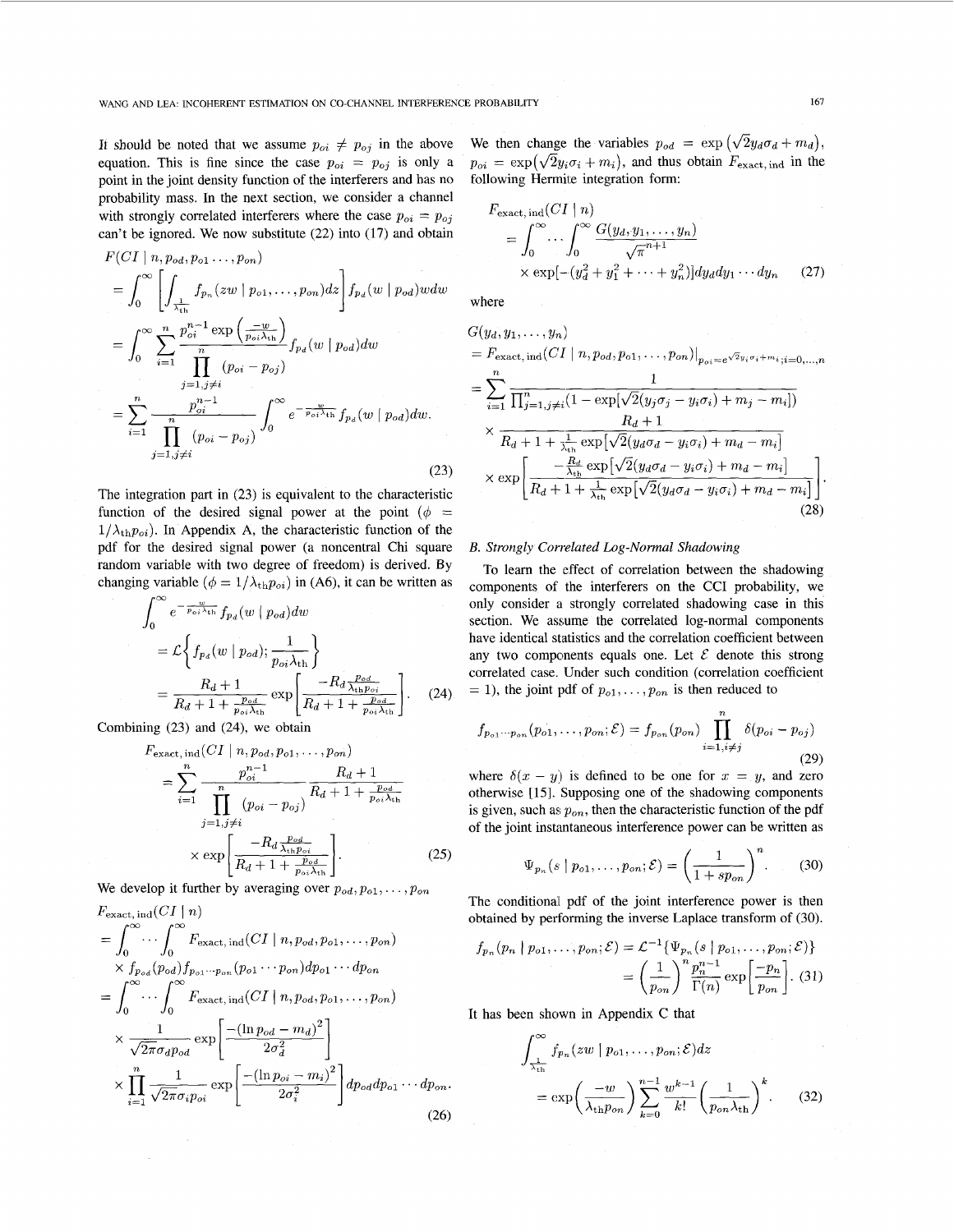168 IEEE TRANSACTIONS ON VEHICULAR TECHNOLOGY, VOL. 45, NO. 1, FEBRUARY 1996

Substituting  $(32)$  into  $(17)$ , we obtain

$$
F(Cl | n, p_{od}, p_{o1}, \dots, p_{on}; \mathcal{E})
$$
\n
$$
= \sum_{k=0}^{n-1} \frac{1}{k!} \left(\frac{1}{p_{on}\lambda_{th}}\right)^k \int_0^\infty w^k \exp\left(\frac{-w}{\lambda_{th}p_{on}}\right) f_{p_d}(w | p_{od}) dw
$$
\n
$$
= \sum_{k=0}^{n-1} \frac{1}{k!} \left(\frac{1}{p_{on}\lambda_{th}}\right)^k \int_0^\infty w^k \exp(-\phi w) f_{p_d}(w | p_{od}) dw
$$
\n
$$
= \sum_{k=0}^{n-1} \frac{(-1)^k}{k!} \left(\frac{1}{p_{on}\lambda_{th}}\right)^k \left|\frac{d^k}{d\phi^k} \mathcal{L}\{f_{p_d}(w | p_{od}); \phi\}
$$
\n(33)

where  $\mathcal{L}\lbrace f_{p_d}(p_d | p_{od}; \phi) \rbrace$ , the characteristic function of the pdf of the desired signal, is given in **(A6).** Thus we have

$$
F_{\text{exact, cor}}(CI \mid n, p_{od}, p_{o1}, \dots, p_{on}; \mathcal{E})
$$
\n
$$
= \sum_{k=0}^{n-1} \frac{(-1)^k}{k!} \left(\frac{1}{p_{on} \lambda_{\text{th}}}\right)^k
$$
\n
$$
\times \frac{d^k}{d\phi^k} \left[ \frac{(R_d + 1) \exp\left(\frac{-\phi p_{od} R_d}{\phi p_{od} + R_d + 1}\right)}{\phi p_{od} + R_d + 1} \right]_{\phi = \frac{1}{p_{on} \lambda_{\text{th}}}}
$$
\n(34)

For the ease of illustration hereafter, let

$$
H^{(k)}(p_{on}, p_{od})
$$
  
= 
$$
\frac{d^k}{d\phi^k} \left[ \frac{R_d + 1}{\phi p_{od} + R_d + 1} \exp\left(\frac{-\phi p_{od} R_d}{\phi p_{od} + R_d + 1}\right) \right]_{\phi = \frac{1}{p_{on} \lambda_{\text{th}}}}.
$$
  
(35)

We now transform  $(34)$  by averaging over the shadowing  $(2)$ and  $(29)$ 

$$
F_{\text{exact, cor}}(CI \mid n)
$$
\n
$$
= \int_{0}^{\infty} \cdots \int_{0}^{\infty} F_{\text{exact, cor}}(CI \mid n, p_{od}, p_{o1}, \dots, p_{on}; \mathcal{E})
$$
\n
$$
\times f_{p_{o1} \cdots p_{on}}(p_{o1}, \dots, p_{on}; \mathcal{E}) dp_{od} dp_{o1} \cdots dp_{on}
$$
\n
$$
= \int_{0}^{\infty} \int_{0}^{\infty} \sum_{k=0}^{n-1} \frac{1}{k!} \left( \frac{-1}{p_{on} \lambda_{th}} \right)^{k} H^{(k)}(p_{on}, p_{od}) \frac{1}{2\pi \sigma_{n} \sigma_{d} p_{on} p_{od}}
$$
\n
$$
\times \exp \left[ \frac{-(\ln p_{on} - m_{n})^{2}}{2\sigma_{n}^{2}} \right] \exp \left[ \frac{-(\ln p_{od} - m_{d})^{2}}{2\sigma_{d}^{2}} \right] dp_{od} dp_{on}.
$$
\n(36)

Let  $p_{od} = \exp(\sqrt{2}y_d\sigma_d+m_d)$  and  $p_{on} = \exp(\sqrt{2}y_n\sigma_n+m_n)$ . Equation (36) can now be written as a Hermite integration form, which is

$$
F_{\text{exact, cor}}(CI \mid n)
$$
\n
$$
= \int_0^\infty \int_0^\infty \sum_{k=0}^{n-1} \frac{1}{k!} \left( \frac{-e^{-(\sqrt{2}y_n \sigma_n + m_n)}}{\lambda_{\text{th}}} \right)^k
$$
\n
$$
\times H^{(k)}(e^{\sqrt{2}y_n \sigma_n + m_n}, e^{\sqrt{2}y_d \sigma_d + m_d})
$$
\n
$$
\times \frac{1}{\pi} \exp(-y_n^2) \exp(-y_d^2) dy_d dy_n \quad (37)
$$

where  $H^{(k)}(.)$  is defined in (35).

#### IV. NUMERICAL EXAMPLES

#### *A. Comparison of Coherent and Incoherent CCI Probability*

In this section we assume that the log-normal shadowing components are uncorrelated. We will compare the coherent and incoherent CCI probabilities derived from various approaches described in the previous two sections. The CCI probabilities are computed as a function of the normalized co-channel reuse distance  $R_u = D/R$ , where R is the cell radius and *D* is the minimum distance between the cells using the same channel. The following two-slope path loss model:

$$
\frac{p_r}{p_t} = \frac{1}{d^a \left(1 + \frac{d}{g}\right)^b},\tag{38}
$$

is used to describe the path loss of the area mean power of signals in microcellular systems, where  $p_t$  is the transmitted power,  $p_r$  is the received power, and  $d$  is the distance between transmitter and receiver, g the turning point, *a* the basic attenuation coefficient, and *b* is the additional attenuation coefficient. In our discussion, we assume that the transmitted power from the desired source is the same as the one from the interfering sources. Let  $\epsilon_d$  be the received area mean power of the desired signal and  $\epsilon_n$  be the composite received power from the *n* interfering sources. When a receiver is on the cell boundary and away from the interfering base station with a distance of D, the relation among the  $R_u$ ,  $\epsilon_d$ , and  $\epsilon_n$  can be expressed as

$$
\frac{\epsilon_d}{\epsilon_n} = K \frac{R_u^a (G + R_u)^b}{(G+1)^b} \tag{39}
$$

where  $G = g/R$ . The same condition is also used in [1]. The reason we use it in this paper is because we can make a fair comparison between the exact and the approximate analysis. Note that if the Schwartz-Yeh's approximation technique is used,  $K = 1/\exp\left(\sum_{i=1}^{n} G_{i1}\right)$ , where  $G_{i1}$  is a correction factor on the composite interfering area mean defined in [5] and [10]; on the other hand, if the proposed exact analysis is used,  $K = 1$ .

The Hermite integration form, as mentioned previously, can significantly reduce the time for computing the CCI probability. With Hermite polynomial, the time consuming integration is replaced by summation. Combining (27) and (39), we obtain the following exact expression of incoherent CCI probability conditional on *n,* the number of interferers:

$$
F_{\text{exact, ind}}(CI \mid n)
$$
\n
$$
= \int_{0}^{\infty} \cdots \int_{0}^{\infty} \frac{G'(y_d, y_1, \dots, y_n)}{\sqrt{\pi}^{n+1}} \times \exp[-(y_d^2 + y_1^2 + \dots + y_n^2)] dy_d dy_1 \dots dy_n
$$
\n
$$
= \sum_{k_n=1}^{h_n} \cdots \sum_{k_0=1}^{h_0} \frac{G'(x_{k_0}, x_{k_1}, \dots, x_{k_n})}{\sqrt{\pi}^{n+1}} w_{k_0} \dots w_{k_n} + R_m
$$
\n(40)

where the weight factor  $w_{k_i}$  at the sample point  $x_{k_i}$  of the  $h_i$ th-order Hermite polynomial can be found in [11], and  $R_m$ is a very small value;  $G'()$  is obtained from (28) by replacing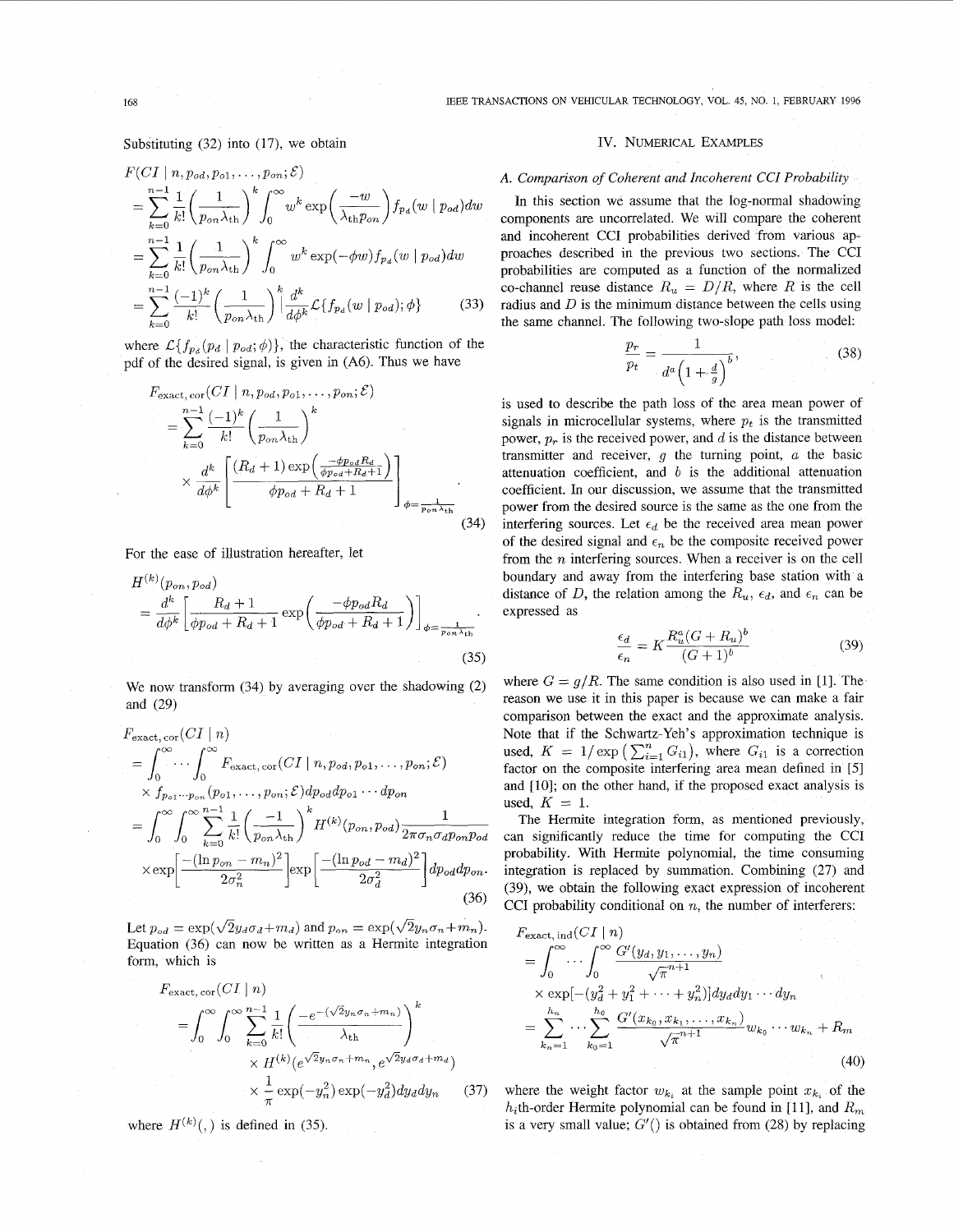$$
f_{\text{icoh}}(u_2) = 1 - Q_1 \left( \sqrt{2R_d}, \sqrt{\left( K \frac{R_u^a (G + R_u)^b}{(G + 1)^b} \right)^{-1} 2(R_d + 1) \lambda_{\text{th}} \exp \left[ -\sqrt{2(\sigma_d^2 + \sigma_n^2)} u_2 \right]} \right). \tag{43}
$$

the area mean power with (38) and (39), as shown in (41) at the bottom of the page, in which  $D_i$  is the distance between the receiver and the interfering base station  $i$ .

Likewise, combining (39) with (13) and (15), we obtain the approximate incoherent conditional CCI probability

rewise, combining (39) with (13) and (15), we obtain the  
\n**ximate incoherent conditional CCI probability**

\n
$$
F_{\text{icoh}}(CI \mid n) = \frac{1}{\sqrt{\pi}} \int_{-\infty}^{\infty} f_{\text{icoh}}(u_2) \exp\left(-u_2^2\right) du_2
$$
\n
$$
= \frac{1}{\sqrt{\pi}} \sum_{k_0=1}^{h_0} f_{\text{icoh}}(x_{k_0}) w_{k_0} + R_m \qquad (42)
$$

where (43), shown at the top of the page. For the approximate coherent conditional CCI probability, we have

(43), shown at the top of the page. For the approximate  
ent conditional CCI probability, we have  

$$
F_{\text{coh}}(CI | n) = \frac{1}{\sqrt{\pi}} \int_{-\infty}^{\infty} f_{\text{coh}}(u_2) \exp(-u_2^2) du_2
$$

$$
= \frac{1}{\sqrt{\pi}} \sum_{k_0=1}^{h_0} f_{\text{coh}}(x_{k_0}) w_{k_0} + R_m \qquad (44)
$$

where

$$
f_{\rm coh}(u_2) = \frac{\exp\left(\frac{-R_d H(u_2)}{1 + H(u_2)}\right)}{1 + H(u_2)}\tag{45}
$$

and

$$
H(u_2) = \frac{1}{(R_d+1)\lambda_{\rm th}} \left( K \frac{R_u^a (G+R_u)^b}{(G+1)^b} \right)
$$

$$
\times \exp \left( -\sqrt{2(\sigma_d^2 + \sigma_n^2)} u_2 \right).
$$
(46)

Here the definitions of  $x_{k_0}$ ,  $w_{k_0}$ , and  $R_m$  in (44) and (42) are the same as in (40).

Figs. 1 and 2 compare  $F(Cl | n)$  under various conditions: exact incoherent analysis [(40)], incoherent approximation  $[(42)]$ , and coherent approximation  $[(44)]$ . In these figures, the shadow spreads of the interference are 6 and 12 dB, and the number of interfering sources is assumed to be five  $(n = 5)$ . The results are also tabulated in Table I, in which it is shown that the difference between the coherent and



Fig. **1.** Comparisons of the coherent and incoherent the conditional CCI probability  $F(Cl \mid n = 5)$  on a shadowed-Rician/shadowed-Rayleigh channel, where  $\sigma_i = \sigma_d = 6$  dB,  $\lambda_{th} = 10$  dB,  $R_d = 7$  dB,  $a = b = 2$ ,  $g = 0.67R$ .

incoherent approximation  $(20~30\%)$  cannot be ignored. It is also shown that the results of the coherent approximation are closer (difference is about 10%) to those of the exact incoherent case than the incoherent approximation.

# *B. Effects of Correlation of Log-Normal Shadowing on ihe CCI Probability*

In Section IV-A, the log-normal shadowing components of the interferers are assumed to be independent. We now

$$
G'(y_d, y_1, \dots, y_n) = \sum_{i=1}^n \frac{1}{\prod_{j=1, j\neq i} \left(1 - \frac{D_i^a \left(1 + \frac{D_i}{g}\right)^b}{D_j^a \left(1 + \frac{D_j}{g}\right)^b} \exp[\sqrt{2}(y_j \sigma_j - y_i \sigma_i)]\right)}
$$
  
\$\times \frac{R\_d + 1}{R\_d + 1 + \frac{1}{\lambda\_{th}} \left(K \frac{R\_a^a (G + R\_u)^b}{(G + 1)^b}\right) \exp[\sqrt{2}(y\_d \sigma\_d - y\_i \sigma\_i)]\$  
\$\times \exp\left[\frac{-\frac{R\_d}{\lambda\_{th}} \left(K \frac{R\_a^a (G + R\_u)^b}{(G + 1)^b}\right) \exp[\sqrt{2}(y\_d \sigma\_d - y\_i \sigma\_i)]\right]\$  
\$\times \exp\left[\frac{-\frac{R\_d}{\lambda\_{th}} \left(K \frac{R\_a^a (G + R\_u)^b}{(G + 1)^b}\right) \exp[\sqrt{2}(y\_d \sigma\_d - y\_i \sigma\_i)]\right] \tag{41}\$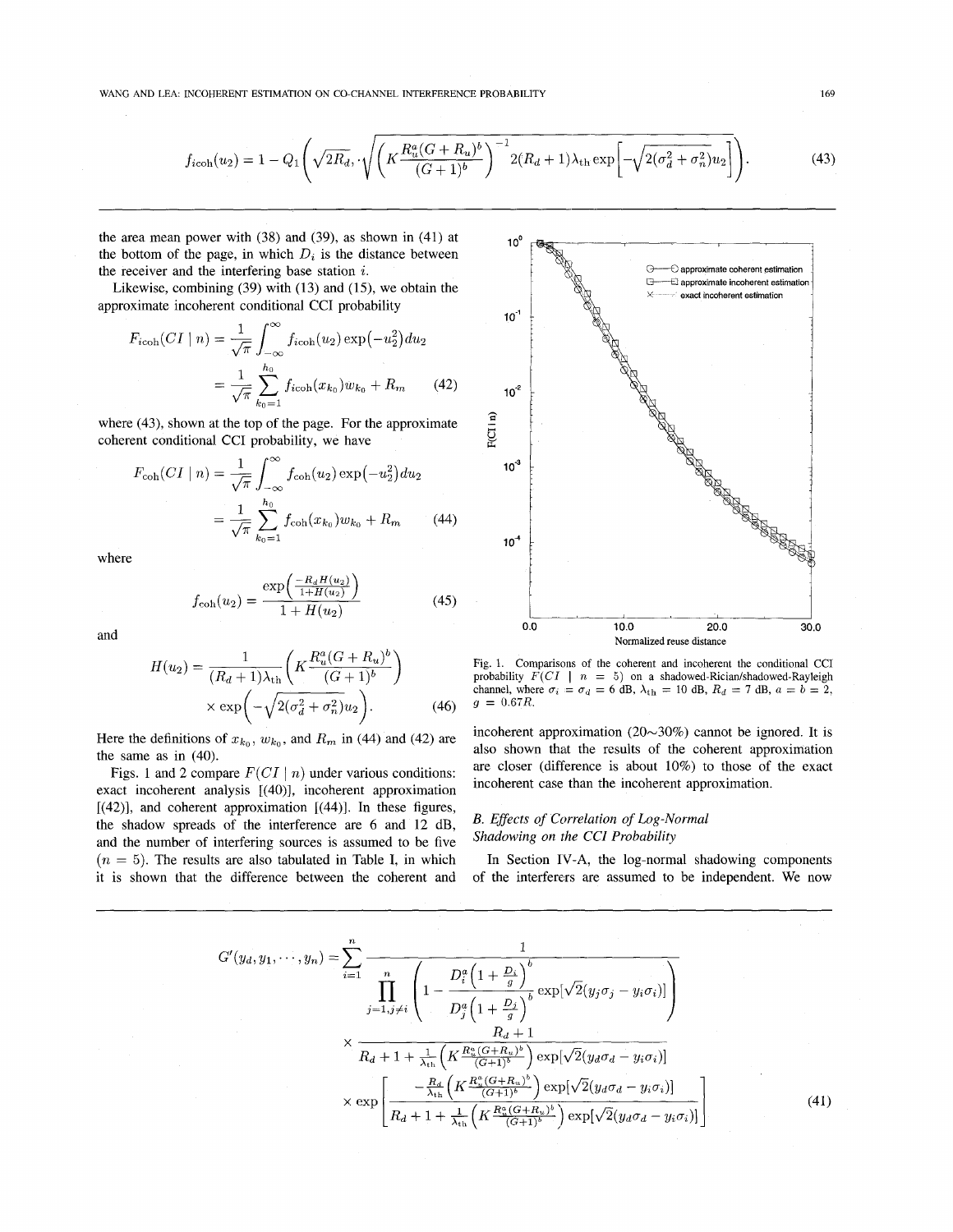

Fig. 2. Comparisons of approximate approach and exact analysis of the conditional CCI probability  $F(Cl \mid n)$ , where  $\sigma_i = 12$  dB,  $\sigma_d = 12$  dB,  $\lambda_{th} = 10$  dB,  $R_d = 10$  dB,  $a = b = 2$ ,  $g = 0.67R$ .

TABLE I THE APPROXIMATION AND EXACT ANALYSIS OF THE CONDITIONAL CO-CHANNEL INTERFERENCE PROBABILITY FOR COHERENT  $\sigma_d = 6$  DB, RICIAN FACTOR  $R_d = 7$  DB, AND  $g = 0.67R$ AND INCOHERENT MULTIPLE INTERFERING SIGNALS WITH

|                |                  | $\sigma_i = 6dB$ |                | $\sigma_i = 12dB$ |          |                |
|----------------|------------------|------------------|----------------|-------------------|----------|----------------|
|                | $F(Cl \mid n=5)$ |                  |                | $F(Cl \mid n=5)$  |          |                |
|                | approximation    |                  | incoherent     | approximation     |          | incoherent     |
| $R_u$          | incoherent       | coherent         | exact analysis | incoherent        | coherent | exact analysis |
| 3              | 0.7360           | 0.5760           | 0.6625         | 0.8414            | 0.7470   | 0.7950         |
| $\overline{4}$ | 0.5126           | 0.3748           | 0.4329         | 0.7240            | 0.6018   | 0.6421         |
| 5              | 0.3264           | 0.2326           | 0.2645         | 0.5748            | 0.4727   | 0.5033         |
| 6              | 0.2022           | 0.1416           | 0.1580         | 0.4732            | 0.3669   | 0.3894         |
| 7              | 0.1230           | 0.0859           | 0.0939         | 0.3566            | 0.2833   | 0.3002         |
| 8              | 0.0753           | 0.0523           | 0.0562         | 0.2843            | 0.2184   | 0.2319         |
| 9              | 0.0455           | 0.0322           | 0.0341         | 0.2289            | 0.1688   | 0.1808         |
| 10             | 0.0284           | 0.0202           | 0.0211         | 0.1734            | 0.1311   | 0.1408         |

consider the effect if the shadowing components are correlated. For simplicity, we consider the case  $\mathcal E$  as described in Section 111-B where the shadowing components of the interferers are strongly correlated. Figs. 3 and 4 show both results of the strongly correlated and the independent case. For **an** environment with pure shadowing only, it has been reported that the correlation between interferers increases the CCI probability (i.e., degrades the performance) and the correlation between the desired signal and interfering signal can decrease the CCI



Fig. **3.** The effects of correlated log-normal shadowing on conditional CCI probability  $F(CI \mid n)$  on a shadowed Rician/shadowed Rayleigh channel with  $\sigma_i = 6$  dB (curves a) or 12 dB (curves b),  $\sigma_d = 6$  dB,  $\lambda_{\text{th}} = 10$  dB,  $R_d = 7$  dB,  $a = b = 2$ ,  $g = 0.67R$ .

probability [12]. However, in a shadowed-Rician/shadowed-Rayleigh environment, Fig. 3 shows that correlation between interferers increases the CCI probability only if the spread of shadowing is small and the value of the normalized reuse distance is high. If the spread in shadowing is large, this correlation can even yield a better performance. It is also found that in a shadowed-Rayleigh (desired)/shadowed-Rayleigh (interfering) channel (see Fig. 4), regardless of degree of spread in shadowing, this correlation seems always to improve the performance. Similar conclusion was also reached in [13], based on a coherent approximate analysis for a shadowed Rayleigh channel. To double verify our results, we also use the exact analysis to compute the case of shadowed-Rayleigh (desired)/shadowed-Rayleigh (interfering) and compare with Linnartz's exact analysis for that case [4]. The results are shown **in** [Fig. 4.](#page-7-0) The two identically match. Moreover, the performance impact of the correlation is more significant when the spread of shadowing is large. For example, the performance difference on the CCI probability between the correlated and uncorrelated case (shown in Table II) is within the range  $26~37\%$  for 12-dB spread of shadowing and  $1~18\%$  for 6-dB spread of shadowing.

#### C. *Comparison of Spectrum Eficiency*

The reason we derive the CCI probability in the first place is to compute spectrum efficiency of a cellular system. In the following we give one example to illustrate the relationship between the two. Spectrum efficiency *E,* in a cellular mobile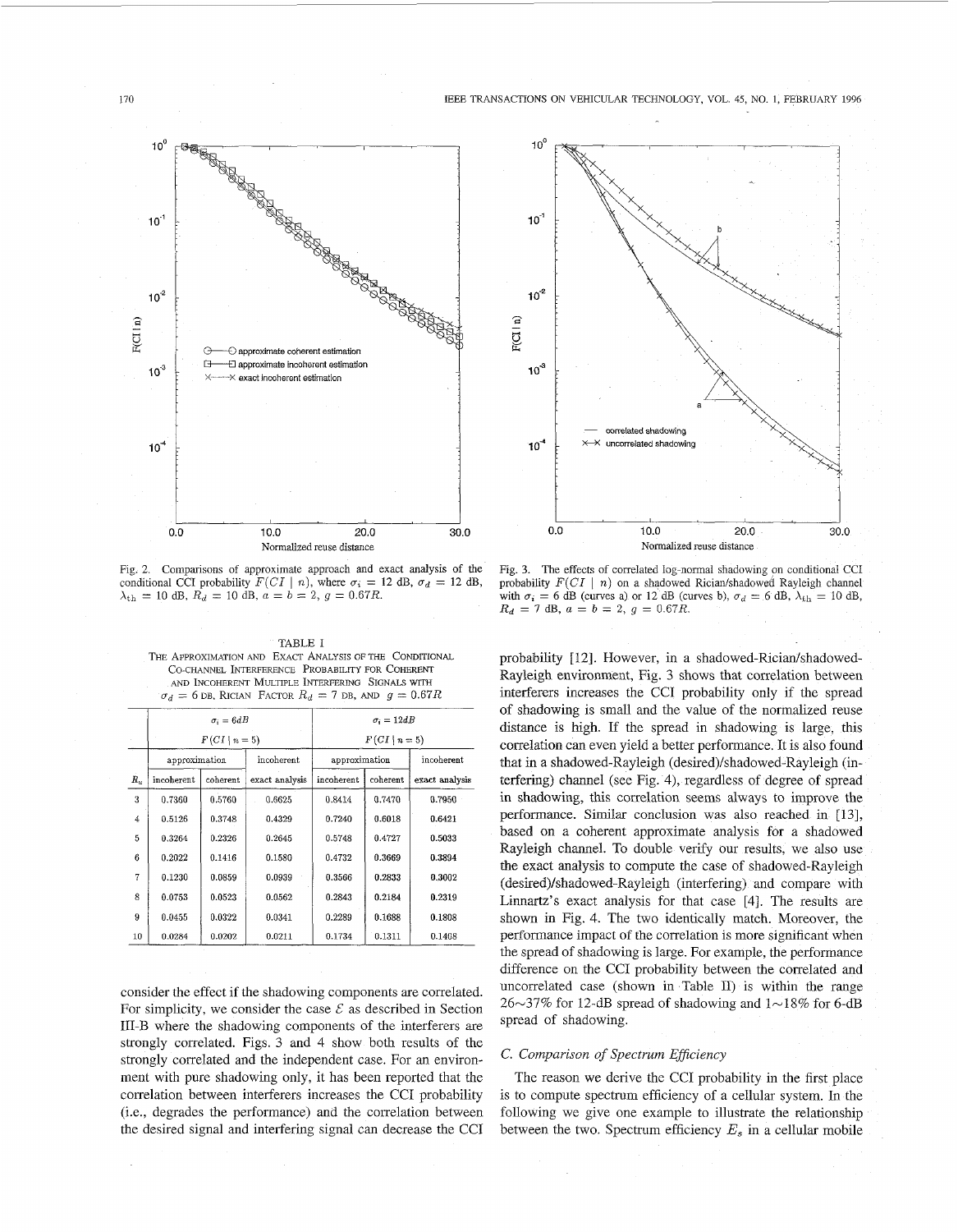<span id="page-7-0"></span>

Fig. **4.** The effects of correlated log-normal shadowing on conditional CCI probability  $F(Cl \mid n = 4)$  on a shadowed Rayleigh/shadowed Rayleigh channel with  $\sigma_i = 6$  dB (curves a) or 12 dB (curves b),  $\sigma_d = 6$  dB,  $\lambda_{\text{th}} =$ 10 dB,  $a = b = 2, g = 0.67R$ .

radio system is defined as

$$
E_s = \frac{\text{Carried traffic per cell}}{(\text{Total bandwidth}) (\text{Cell area})}
$$

$$
= \frac{A_c}{n_c C f_B S_c} (\text{erlang/MHz/km}^2) \tag{47}
$$

where  $A_c$  is the carried traffic per cell,  $n_c$  is the number of channels in a cell, *C* is the cluster size of cells sharing the whole allocated frequency spectrum,  $f_B$  is the channel bandwidth, and *S,* is the covered area of a cell. Note that the carried traffic *A,* can be obtained by the offered traffic *A* and the blocking probability *B*, i.e.  $A_c = A(1 - B)$ , where *A* and *B* are related by the Erlang-B formula. For a hexagonal system, the cluster size is determined by

$$
C = i^2 + j^2 + ij \tag{48}
$$

where  $i$  and  $j$  are nonnegative integers; the reuse distance  $R_u$ is

$$
R_u = \sqrt{3C}.\tag{49}
$$

Let the channel utilization be defined by

$$
a_c = \frac{A_c}{n_c}.\tag{50}
$$

Then the total co-channel interference probability is given by  
\n
$$
F(Cl) = \sum_{i=1}^{n} F(Cl \mid i) {n \choose i} a_c^i (1 - a_c)^{n-i}
$$
\n(51)

| TARLE II.                                                                 |
|---------------------------------------------------------------------------|
| EXACT ANALYSIS OF THE CONDITIONAL INCOHERENT CCI PROBABILITY WITH         |
| CORRELATED SHADOWING AND UNCORRELATED SHADOWING ON A SHADOWED             |
| RICIAN/SHADOWED RAYLEIGH CHANNEL, WHERE $\sigma_d = 6$ DB, $\sigma_i = 6$ |
| DB OR 12 DB, RICIAN FACTOR $R_d = 7$ DB, AND $q = 0.67R$ , AND            |
| CORRELATION COEFFICIENT EQUALS ONE FOR THE CORRELATED CASE                |

| CORRELATION COEFFICIENT EQUALS ONE FOR THE CORRELATED CASE |            |                  |                   |              |  |  |  |  |
|------------------------------------------------------------|------------|------------------|-------------------|--------------|--|--|--|--|
|                                                            |            | $\sigma_i = 6dB$ | $\sigma_i = 12dB$ |              |  |  |  |  |
|                                                            |            | $F(CI \mid n=4)$ | $F(Cl \mid n=4)$  |              |  |  |  |  |
| $R_u$                                                      | correlated | uncorrelated     | correlated        | uncorrelated |  |  |  |  |
| 4                                                          | 0.3029     | 0.3706           | 0.3664            | 0.5672       |  |  |  |  |
| 5                                                          | 0.1825     | 0.2189           | 0.2737            | 0.4326       |  |  |  |  |
| 6                                                          | 0.1100     | 0.1273           | 0.2071            | 0.3280       |  |  |  |  |
| 7                                                          | 0.0670     | 0.0742           | 0.1588            | 0.2491       |  |  |  |  |
| 8                                                          | 0.0415     | 0.0438           | 0.1232            | 0.1902       |  |  |  |  |
| 9                                                          | 0.0261     | 0.0264           | 0.0968            | 0.1464       |  |  |  |  |
| 10                                                         | 0.0168     | 0.0162           | 0.0769            | 0.1137       |  |  |  |  |
| 11                                                         | 0.0110     | 0.0102           | 0.0616            | 0.0891       |  |  |  |  |
| 12                                                         | 0.0073     | 0.0065           | 0.0499            | 0.0705       |  |  |  |  |
| 13                                                         | 0.0049     | 0.0043           | 0.0407            | 0.0562       |  |  |  |  |
| 14                                                         | 0.0034     | 0.0029           | 0.0334            | 0.0452       |  |  |  |  |
|                                                            |            |                  |                   |              |  |  |  |  |

where  $F(Cl \mid i)$  is the CCI probability conditional on *i*, the number of active interferers, *n* is the total number of interferers, and  $\binom{n}{i}a_c^i(1 - a_c)^{n-i}$  is equal to the probability of *i* independent and identical interferers being active.

Supposing  $C = 7$ ,  $f_B = 10$  kHz, and  $S_a = 1$  km<sup>2</sup>, the comparisons of the coherent approximation, incoherent approximation, and exact analysis of the total co-channel interference probability versus channel utilization are shown in [Fig.](#page-8-0) *5.* At the point of 10% of the CCI probability, the channel utilizations are 0.287, 0.208, and 0.275 for coherent approximation, incoherent approximation, and exact analysis. In terms of spectrum efficiency, they are 4.10, 2.97, and 3.93  $(erlangs/MHz/km<sup>2</sup>)$ , implying that the coherent approximation is an optimistic analysis, and incoherent approximation a pessimistic analysis.

## V. CONCLUDING REMARKS

In a diverse environment of a microcellular system, an incoherent addition for summing interfering signals is a more realistic assumption. We have analyzed the incoherent CCI probability and compared the results with the coherent case on a microcellular system with a shadowed-Rician/shadowed-Rayleigh channel. Three approaches for calculating the CCI probability are discussed in this paper: coherent **approxima**tion, incoherent approximation, and exact analysis. The results indicate that the approximate incoherent analysis produces an error of *20~30%.* It is surprising to find that the coherent approximation produces a closer result to the exact incoherent analysis (10% difference).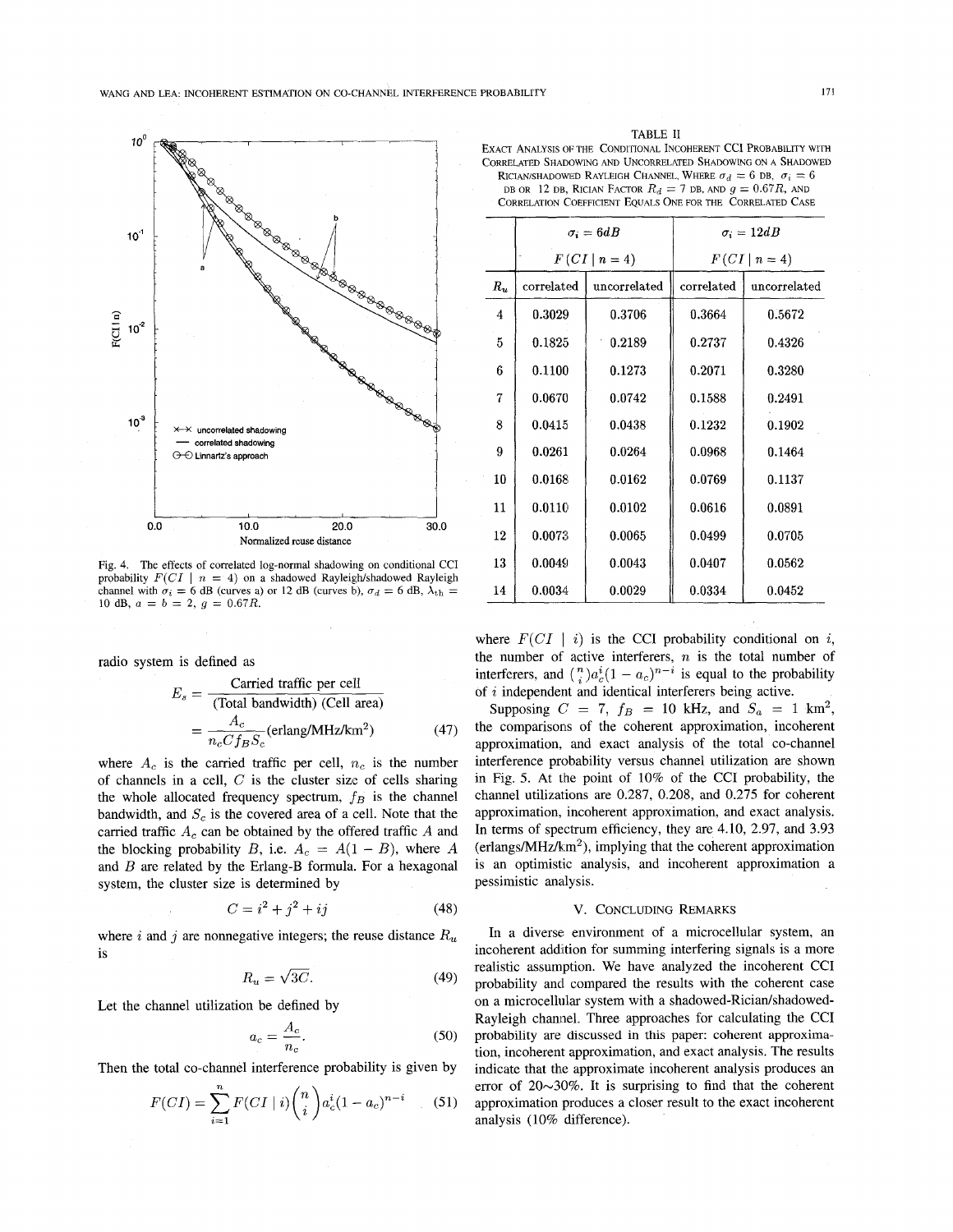<span id="page-8-0"></span>

Fig. 5. Comparison of the CCI probability versus channel utilization for using coherent approximation, incoherent approximation and exact analysis with cluster size  $C = 7$ , where there are five identical shadowed Rayleigh interferers and a shadowed Rician desired signal with  $\sigma_i = 6$  dB,  $\sigma_d = 6$ dB,  $\lambda_{\text{th}} = 10$  dB,  $a = b = 2$ ,  $g = 0.67R$ .

The effect of correlation between the shadowing components of the interferers is also studied. The case we studied is a strongly correlated case with correlation coefficient which is equal to one. It is found that in a shadowed-Rician/shadowed-Rayleigh channel, this kind of correlation increases the CCI probability for cases having a small spread in shadowing and large reuse distance. However, if the spread in shadowing is large, this correlation can even improve the performance. It is also found that in a shadowed-Rayleigh (desired)/shadowed-Rayleigh (interfering) channel, regardless of degree of spread in shadowing, this correlation seems always to improve the performance. We can easily combine the techniques to study the cases where some interferers are independent while the others are strongly correlated.

As for the effects of the correlation between the shadowing desired signals and the shadowing interfering signals, it has been shown that the increased correlation improves **the**  performance of the CCI probability on a shadowed Rayleigh channel [13] or a pure log-normal channel [12]. How this kind of correlation will affect the performance in a microcellular environment is a topic left for future research.

#### APPENDIX A

# CHARACTERISTIC FUNCTION OF THE PDF OF THE DESIRED SIGNAL POWER IN **A** RICIAN FADING ENVIRONMENT

Recall in Rician fading environment, the pdf of the desired signal power is noncentral Chi square with two degree of freedom, as shown in (1). The characteristic function of

$$
\mathcal{L}\left\{f_{p_d}(p_d \mid p_{od});\phi\right\}
$$
\n
$$
= \int_0^\infty \exp(-\phi p_d) \frac{R_d + 1}{p_{od}} \exp\left[\frac{-(R_d + 1)(s^2 + 2p_d)}{2p_{od}}\right]
$$
\n
$$
\times I_0 \left(\frac{(R_d + 1)s\sqrt{2p_d}}{p_{od}}\right) dp_d
$$
\n
$$
= \frac{R_d + 1}{p_{od}} \exp\left[\frac{-(R_d + 1)s^2}{2p_{od}}\right]
$$
\n
$$
\times \int_0^\infty \exp\left[\frac{-(\phi p_{od} + R_d + 1)p_d}{p_{od}}\right]
$$
\n
$$
\times I_0 \left(\frac{(R_d + 1)s\sqrt{2p_d}}{p_{od}}\right) dp_d.
$$
\n(A1)

Let

$$
\eta = \frac{(R_d + 1)s}{\phi p_{od} + R_d + 1} \tag{A2}
$$

and

$$
\Lambda = \phi p_{od} + R_d. \tag{A3}
$$

Then (A1) becomes

$$
\mathcal{L}\lbrace f_{p_d}(p_d | p_{od}); \phi \rbrace
$$
\n
$$
= \frac{R_d + 1}{p_{od}} \exp\left[\frac{-(R_d + 1)s^2}{2p_{od}}\right]
$$
\n
$$
\times \int_0^\infty \exp\left[\frac{-(\Lambda + 1)p_d}{p_{od}}\right] I_0 \left(\frac{(\Lambda + 1)\eta \sqrt{2p_d}}{p_{od}}\right) dp_d
$$
\n
$$
= \frac{R_d + 1}{\Lambda + 1} \exp\left[\frac{-(R_d + 1)s^2 + (\Lambda + 1)\eta^2}{2p_{od}}\right] \int_0^\infty \frac{\Lambda + 1}{p_{od}}
$$
\n
$$
\times \exp\left[\frac{-(\Lambda + 1)(\eta^2 + 2p_d)}{2p_{od}}\right] I_0 \left(\frac{(\Lambda + 1)\eta \sqrt{2p_d}}{p_{od}}\right) dp_d.
$$
\n(A4)

By substituting  $(A2)$  and  $(A3)$  into  $(A4)$ , and using the definition of Rician factor  $[1, (1)]$ 

$$
R_d = \frac{s^2 (R_d + 1)}{2p_{od}} \tag{A5}
$$

then the characteristic function of the desired signal power in a Rician fading channel can be expressed by

$$
\mathcal{L}\lbrace f_{p_d}(p_d | p_{od}); \phi \rbrace
$$
\n
$$
= \frac{R_d + 1}{\phi p_{od} + R_d + 1} \exp\left[\frac{-s^2 (R_d + 1)\phi}{2(\phi p_{od} + R_d + 1)}\right]
$$
\n
$$
= \frac{R_d + 1}{\phi p_{od} + R_d + 1} \exp\left[\frac{-\phi p_{od} R_d}{\phi p_{od} + R_d + 1}\right].
$$
\n(A6)

## APPENDIX B DERIVATION OF (17)

By letting  $z = p_n/p_d$  and  $w = p_d$ , the joint pdf of *z* and *w* can be expressed in terms of the one of  $p_n$  and  $p_d$  as

$$
f_{zw}(z,w) = f_{p_np_d}(zw,w)w.
$$
 (B1)